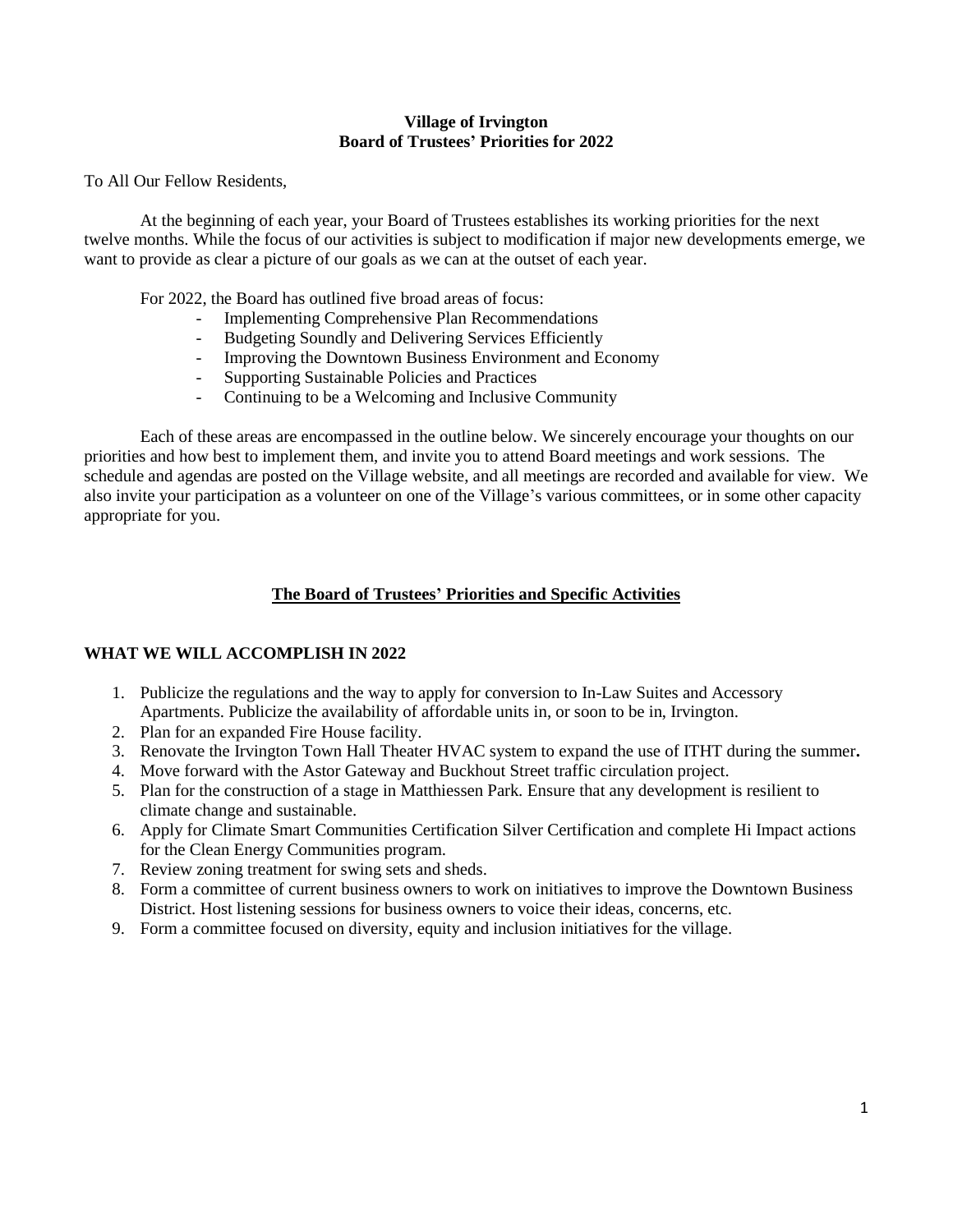# **WHAT WE WILL CONTINUE TO WORK ON IN 2022**

### **Implementing Comprehensive Plan Recommendations**

- Implement aspects of the adopted Comprehensive Plan.
- Address spatial constraints at the DPW and continue relocation investigations.
- Implement a public education effort on currently available tax and business advantages available in the Historic District and advantages of the Local Landmark and Adaptive Re-use of Historic Properties Laws for qualified properties.

### **Budgeting Soundly and Delivering Services Efficiently**

- Review and enhance Village emergency preparedness, ensuring that climate resilience is considered.
- Continue a system of performance reviews for all department heads to encourage active, two-way feedback.
- Strengthen enforcement of the sidewalk maintenance law and focus on homeowner education.
- Update the process for building/renovation permits and site approvals, including an examination of the role of each land use board. Focus efforts to remove barriers to climate-beneficial improvements such as ground and air source heat pumps and solar.

### **Improving the Downtown Business Environment and Economy**

- Complete infrastructure projects:
	- o Advanced crosswalk technology.
	- o Town Hall Clock Tower Restoration project.
- Expand on our reputation as a film friendly Village to continue to attract film opportunities.
- Continue the placement of the approved design of way-finding signage throughout the Village.
- Continue efforts, such as Slow Down Irvington and Walk Safe Irvington, focused on improving traffic and pedestrian safety through education, physical changes to roads, sidewalks and paths and the enforcement of these initiatives.

#### **Supporting Sustainable Policies and Practices**

- Integrate municipal sustainable policies, practices and commitments for all municipal employees, including training and accountability. Provide status updates to the Board of Trustees periodically.
- Consider the hiring of a Climate Coordinator to help facilitate climate/environmental goals.
- Encourage residential energy efficiency through communication, education and incentives.
- Implement a curb-side residential food scraps program, while coordinating with the County.
- Educate the public, new homeowners, realtors about sustainable landscaping. Incorporate these practices more completely into Village Public Works and Parks Departments.
- Continue the multi-municipal effort to update the Climate Action Plan, including the establishment of long-term building and fleet efficiency goals. Integrate the goals of the Climate Action Plan with all aspects of Village operations.